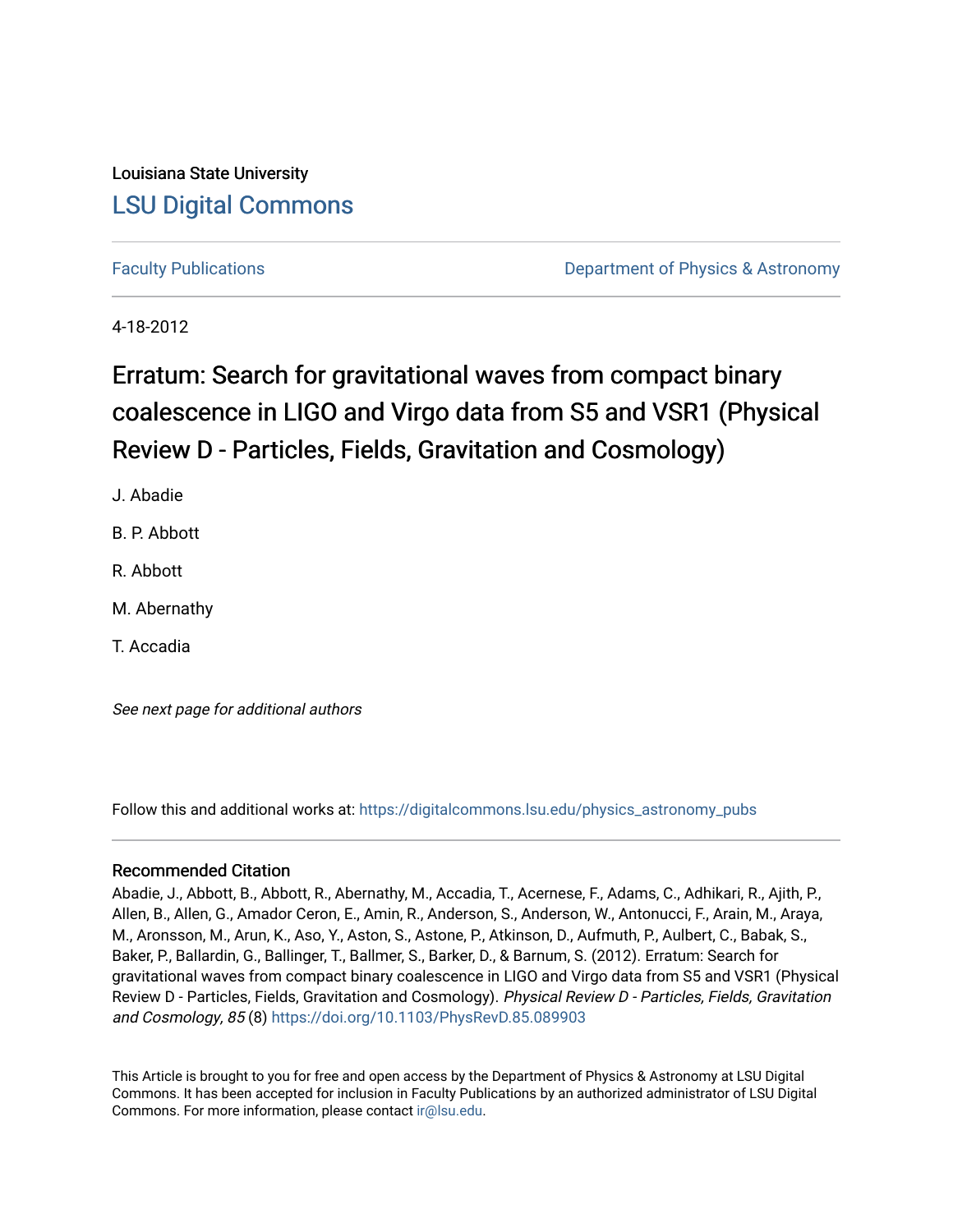#### Authors

J. Abadie, B. P. Abbott, R. Abbott, M. Abernathy, T. Accadia, F. Acernese, C. Adams, R. Adhikari, P. Ajith, B. Allen, G. Allen, E. Amador Ceron, R. S. Amin, S. B. Anderson, W. G. Anderson, F. Antonucci, M. A. Arain, M. Araya, M. Aronsson, K. G. Arun, Y. Aso, S. Aston, P. Astone, D. E. Atkinson, P. Aufmuth, C. Aulbert, S. Babak, P. Baker, G. Ballardin, T. Ballinger, S. Ballmer, D. Barker, and S. Barnum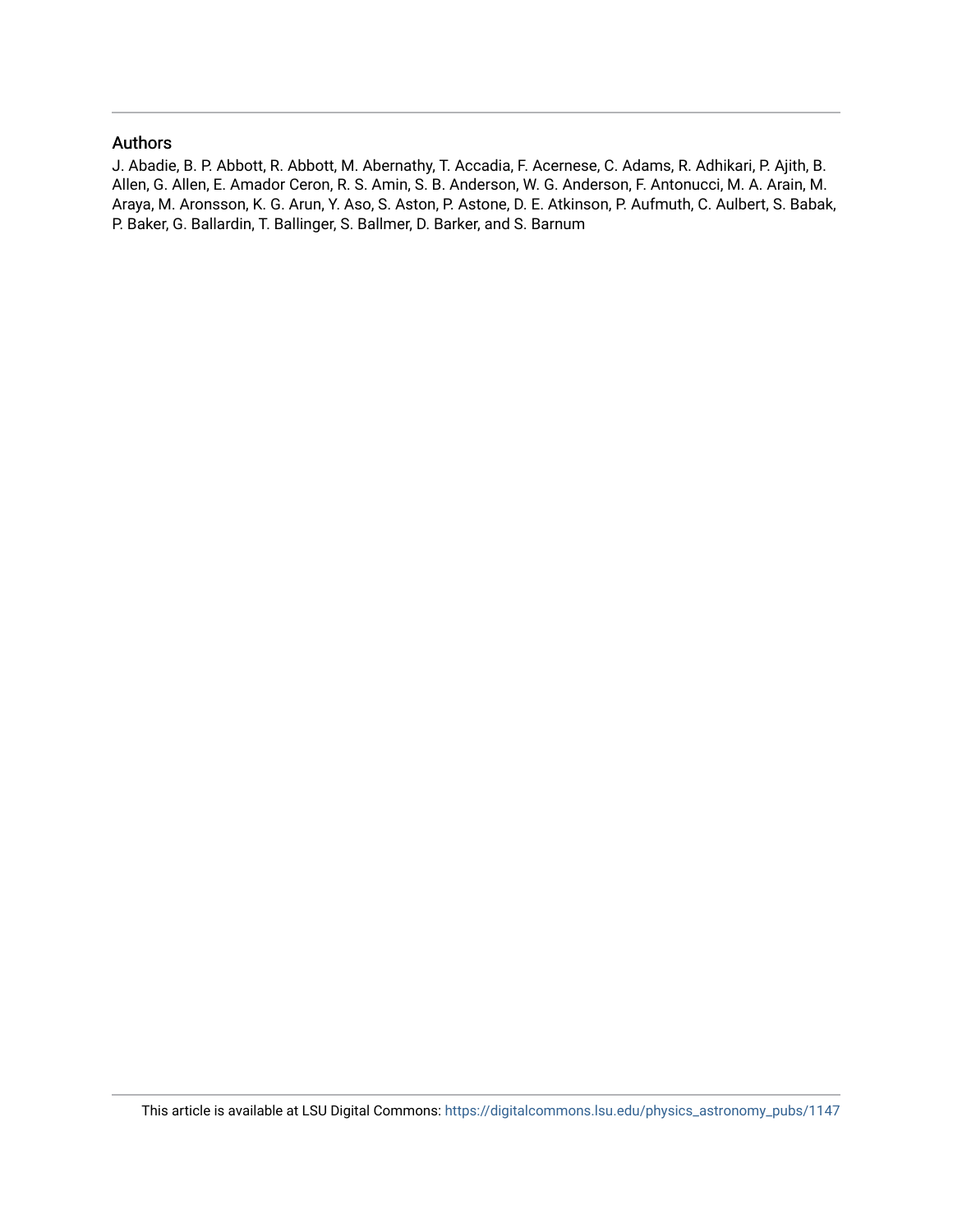## **PUBLISHED VERSION**

J. Abadie... D. J. Hosken... J. Munch... D. J. Ottaway... P. J. Veitch...et al. (LIGO Scientific Collaboration, VIRGO Collaboration)

**Erratum: Search for gravitational waves from compact binary coalescence in LIGO and Virgo data from S5 and VSR1 (Physical Review D - Particles, Fields, Gravitation and Cosmology 2010; 82(10):102001-1-102001-11)**

Physical Review D - Particles, Fields, Gravitation and Cosmology, 2012; 85(8):089903-1- 089903-2

© 2012 American Physical Society

Originally published by American Physical Society at: <http://dx.doi.org/10.1103/PhysRevD.85.089903>

#### **PERMISSIONS**

<http://publish.aps.org/authors/transfer-of-copyright-agreement>

Permission 4.11.2015

"The author(s), and in the case of a Work Made For Hire, as defined in the U.S. Copyright Act, 17 U.S.C. §101, the employer named [below], shall have the following rights (the "Author Rights"):

3. The right to use all or part of the Article, including the APS-prepared version without revision or modification, on the author(s)' web home page or employer's website and to make copies of all or part of the Article, including the APS-prepared version without revision or modification, for the author(s)' and/or the employer's use for educational or research purposes."

**9 Sep, 2016**

[http://hdl.handle.net/2440/100066](http://hdl.handle.net/2440/100062)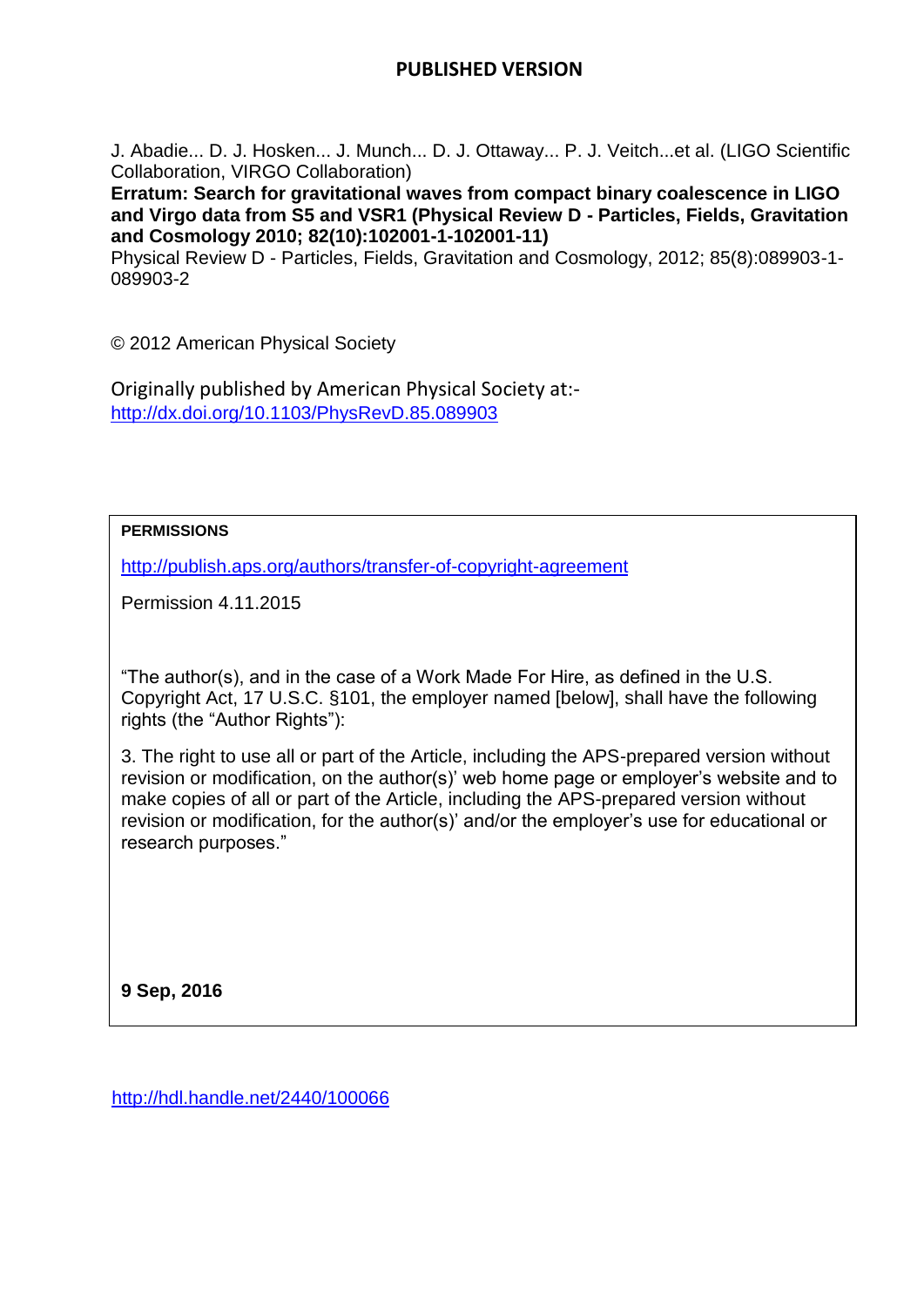### Publisher's Note: Search for gravitational waves from compact binary coalescence in LIGO and Virgo data from S5 and VSR1 [Phys. Rev. D 82, 102001 (2010)]

J. Abadie, B. P. Abbott, R. Abbott, M. Abernathy, T. Accadia, F. Acernese, C. Adams, R. Adhikari, P. Ajith, B. Allen, G. Allen, E. Amador Ceron, R. S. Amin, S. B. Anderson, W. G. Anderson, F. Antonucci, M. A. Arain, M. Araya, M. Aronsson, K. G. Arun, Y. Aso, S. Aston, P. Astone, D. E. Atkinson, P. Aufmuth, C. Aulbert, S. Babak, P. Baker, G. Ballardin, T. Ballinger, S. Ballmer, D. Barker, S. Barnum, F. Barone, B. Barr, P. Barriga, L. Barsotti, M. Barsuglia, M. A. Barton, I. Bartos, R. Bassiri, M. Bastarrika, J. Bauchrowitz, Th. S. Bauer, B. Behnke, M. G. Beker, A. Belletoile, M. Benacquista, A. Bertolini, J. Betzwieser, N. Beveridge, P. T. Beyersdorf, S. Bigotta, I. A. Bilenko, G. Billingsley, J. Birch, S. Birindelli, R. Biswas, M. Bitossi, M. A. Bizouard, E. Black, J. K. Blackburn, L. Blackburn, D. Blair, B. Bland, M. Blom, C. Boccara, O. Bock, T. P. Bodiya, R. Bondarescu, F. Bondu, L. Bonelli, R. Bonnand, R. Bork, M. Born, S. Bose, L. Bosi, B. Bouhou, M. Boyle, S. Braccini, C. Bradaschia, P. R. Brady, V. B. Braginsky, J. E. Brau, J. Breyer, D. O. Bridges, A. Brillet, M. Brinkmann, V. Brisson, M. Britzger, A. F. Brooks, D. A. Brown, R. Budzyński, T. Bulik, H. J. Bulten, A. Buonanno, J. Burguet-Castell, O. Burmeister, D. Buskulic, C. Buy, R. L. Byer, L. Cadonati, G. Cagnoli, J. Cain, E. Calloni, J. B. Camp, E. Campagna, P. Campsie, J. Cannizzo, K. C. Cannon, B. Canuel, J. Cao, C. Capano, F. Carbognani, S. Caudill, M. Cavaglia`, F. Cavalier, R. Cavalieri, G. Cella, C. Cepeda, E. Cesarini, T. Chalermsongsak, E. Chalkley, P. Charlton, E. Chassande-Mottin, S. Chelkowski, Y. Chen, A. Chincarini, N. Christensen, S. S. Y. Chua, C. T. Y. Chung, D. Clark, J. Clark, J. H. Clayton, F. Cleva, E. Coccia, C. N. Colacino, J. Colas, A. Colla, M. Colombini, R. Conte, D. Cook, T. R. Corbitt, N. Cornish, A. Corsi, C. A. Costa, J.-P. Coulon, D. Coward, D. C. Coyne, J. D. E. Creighton, T. D. Creighton, A. M. Cruise, R. M. Culter, A. Cumming, L. Cunningham, E. Cuoco, K. Dahl, S. L. Danilishin, R. Dannenberg, S. D'Antonio, K. Danzmann, K. Das, V. Dattilo, B. Daudert, M. Davier, G. Davies, A. Davis, E. J. Daw, R. Day, T. Dayanga, R. De Rosa, D. DeBra, J. Degallaix, M. del Prete, V. Dergachev, R. DeRosa, R. DeSalvo, P. Devanka, S. Dhurandhar, L. Di Fiore, A. Di Lieto, I. Di Palma, M. Di Paolo Emilio, A. Di Virgilio, M. Díaz, A. Dietz, F. Donovan, K. L. Dooley, E. E. Doomes, S. Dorsher, E. S. D. Douglas, M. Drago, R. W. P. Drever, J. C. Driggers, J. Dueck, J.-C. Dumas, S. Dwyer, T. Eberle, M. Edgar, M. Edwards, A. Effler, P. Ehrens, G. Ely, R. Engel, T. Etzel, M. Evans, T. Evans, V. Fafone, S. Fairhurst, Y. Fan, B. F. Farr, D. Fazi, H. Fehrmann, D. Feldbaum, I. Ferrante, F. Fidecaro, L. S. Finn, I. Fiori, R. Flaminio, M. Flanigan, K. Flasch, S. Foley, C. Forrest, E. Forsi, N. Fotopoulos, J.-D. Fournier, J. Franc, S. Frasca, F. Frasconi, M. Frede, M. Frei, Z. Frei, A. Freise, R. Frey, T. T. Fricke, D. Friedrich, P. Fritschel, V. V. Frolov, P. Fulda, M. Fyffe, M. Galimberti, L. Gammaitoni, J. A. Garofoli, F. Garufi, G. Gemme, E. Genin, A. Gennai, S. Ghosh, J. A. Giaime, S. Giampanis, K. D. Giardina, A. Giazotto, C. Gill, E. Goetz, L. M. Goggin, G. Gonza´lez, S. Goßler, R. Gouaty, C. Graef, M. Granata, A. Grant, S. Gras, C. Gray, R. J. S. Greenhalgh, A. M. Gretarsson, C. Greverie, R. Grosso, H. Grote, S. Grunewald, G. M. Guidi, E. K. Gustafson, R. Gustafson, B. Hage, P. Hall, J. M. Hallam, D. Hammer, G. Hammond, J. Hanks, C. Hanna, J. Hanson, J. Harms, G. M. Harry, I. W. Harry, E. D. Harstad, K. Haughian, K. Hayama, J.-F. Hayau, T. Hayler, J. Heefner, H. Heitmann, P. Hello, I. S. Heng, A. Heptonstall, M. Hewitson, S. Hild, E. Hirose, D. Hoak, K. A. Hodge, K. Holt, D. J. Hosken, J. Hough, E. Howell, D. Hoyland, D. Huet, B. Hughey, S. Husa, S. H. Huttner, T. Huynh-Dinh, D. R. Ingram, R. Inta, T. Isogai, A. Ivanov, P. Jaranowski, W. W. Johnson, D. I. Jones, G. Jones, R. Jones, L. Ju, P. Kalmus, V. Kalogera, S. Kandhasamy, J. Kanner, E. Katsavounidis, K. Kawabe, S. Kawamura, F. Kawazoe, W. Kells, D. G. Keppel, A. Khalaidovski, F. Y. Khalili, E. A. Khazanov, H. Kim, P. J. King, D. L. Kinzel, J. S. Kissel, S. Klimenko, V. Kondrashov, R. Kopparapu, S. Koranda, I. Kowalska, D. Kozak, T. Krause, V. Kringel, S. Krishnamurthy, B. Krishnan, A. Królak, G. Kuehn, J. Kullman, R. Kumar, P. Kwee, M. Landry, M. Lang, B. Lantz, N. Lastzka, A. Lazzarini, P. Leaci, J. Leong, I. Leonor, N. Leroy, N. Letendre, J. Li, T. G. F. Li, H. Lin, P. E. Lindquist, N. A. Lockerbie, D. Lodhia, M. Lorenzini, V. Loriette, M. Lormand, G. Losurdo, P. Lu, J. Luan, M. Lubinski, A. Lucianetti, H. Lück, A. Lundgren, B. Machenschalk, M. MacInnis, M. Mageswaran, K. Mailand, E. Majorana, C. Mak, I. Maksimovic, N. Man, I. Mandel, V. Mandic, M. Mantovani, F. Marchesoni, F. Marion, S. Ma´rka, Z. Ma´rka, E. Maros, J. Marque, F. Martelli, I. W. Martin, R. M. Martin, J. N. Marx, K. Mason, A. Masserot, F. Matichard, L. Matone, R. A. Matzner, N. Mavalvala, R. McCarthy, D. E. McClelland, S. C. McGuire, G. McIntyre, G. McIvor, D. J. A. McKechan, G. Meadors, M. Mehmet, T. Meier, A. Melatos, A. C. Melissinos, G. Mendell, D. F. Menéndez, R. A. Mercer, L. Merill, S. Meshkov, C. Messenger, M. S. Meyer, H. Miao, C. Michel, L. Milano, J. Miller, Y. Minenkov, Y. Mino, S. Mitra, V. P. Mitrofanov, G. Mitselmakher, R. Mittleman, B. Moe, M. Mohan, S. D. Mohanty, S. R. P. Mohapatra, D. Moraru,

J. Moreau, G. Moreno, N. Morgado, A. Morgia, K. Mors, S. Mosca, V. Moscatelli, K. Mossavi, B. Mours, C. MowLowry,